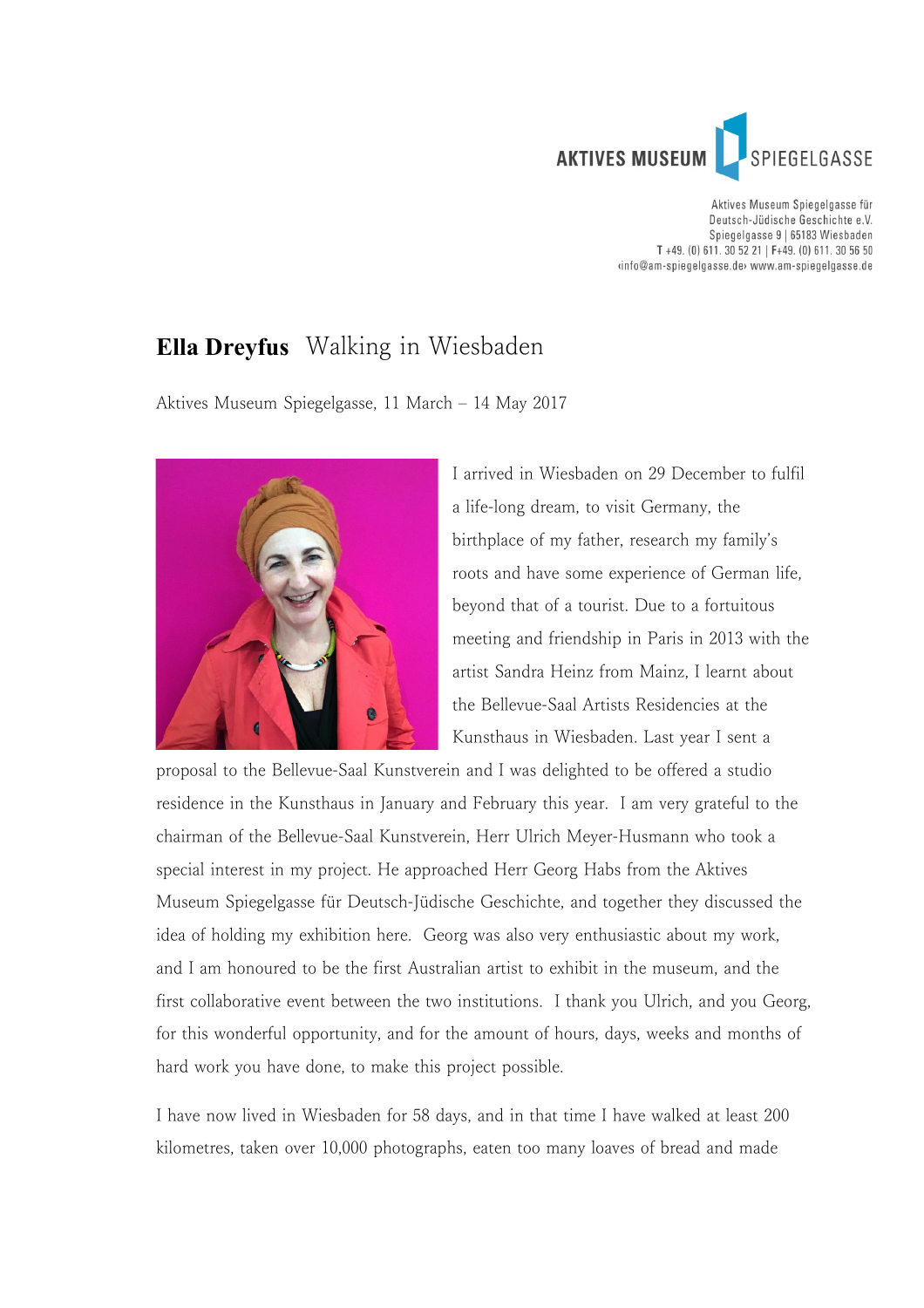many new friends. Here, tonight, in the Aktives Museum Spiegelgasse you will see the result of my creative research, an exhibition called *Walking in Wiesbaden.*

I would like to give you some background into this exhibition and explain the context, which is primarily situated around the idea of family, memory, loss and childhood; and how to bring new ways of looking at and experiencing the unforgettable tragedies of World War Two and the Jewish Holocaust in Europe.

## Wiesbaden Wuppertal Mainz

What did these strange words mean? I heard them spoken occasionally in my childhood but I didn't understand them, only that they had something to do with my father's childhood, a long time ago and a long way from our home in Sydney, Australia.



In 1939, my father Richard Dreyfus, his brother George, along with 15 other children escaped from Germany with a Kindertransport, on a boat called *The Orama.* These children were saved from certain death, by the Australian Jewish Welfare Society and landed in the *Larino Home for Children* in Melbourne. There, they were nicknamed *Hitler's Children* and without exception, suffered mental and emotional disturbances from being uprooted

and displaced from home, family and country.

Most of these children never saw their families again, but George and Richard's parents, my grandparents Alfred and Hilde Dreyfus from Elberfeld in Wuppertal, managed to get visas through a German-Australian Wolfgang Matsdorf, and they made it to Australia just after the war began.

As an adult I sought to understand the effect of the massive displacement on my father, as there was no doubt in my mind, that I was affected by his experiences. Our family looked normal on the outside, but inside the trauma reverberated at a cellular level,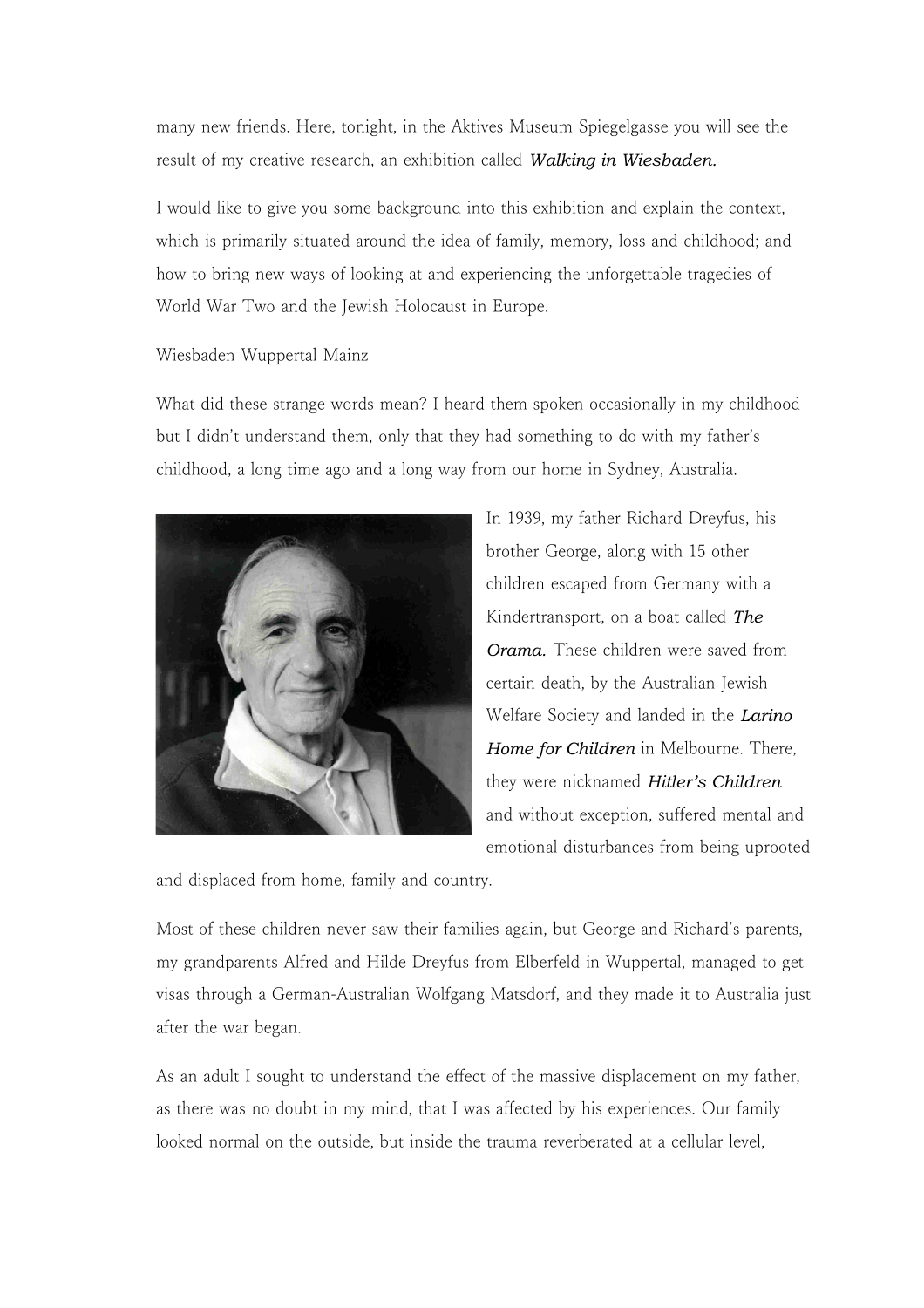hidden deep under the surface and rarely acknowledged, or spoken of only in hushed tones.

As a daughter of a refugee survivor and as an artist, I knew that one day I would rise to the creative challenge of making art about this difficult topic. It isn't easy to make art about the complexities of anti-Semitism, war, history, family, and migration without falling into clichés, and even harder to find one's authentic voice and vision.

*Walking in Wiesbaden* is my artistic response to returning to the so-called *Vaterland.* It is a site-specific, installation, combining elements of performance, photography, print and hand-made objects. It resides somewhere between the genres of political activism, personal portraiture, documentary photography, fine art and craft; with the clear intention of activating mutual intergenerational trauma, knowledge and memories.

Upstairs I have created an *Erinnerungsraum*, a Room of Remembrance, to the families whose lives were shattered while simultaneously re-claiming with *Lebenszeichen*, signs of life, shining a light on their Jewish identity in the cities they belonged to. I evoke the notion of childhood using coloured, felt letters that I hand-stitched, to bring a sense of hope and joy for the future. In public I proclaim the names of my immediate ancestors, the Dreyfus's of Wuppertal, the Ransenbergs of Wiesbaden and the Brettheimers of Mainz. As I walked the streets of Wiesbaden every day, I re-traced their footsteps, positioning my coloured letters in places I felt their presence and imagined they had walked in.

The first thing I did when arriving in Germany was to seek places remembering my family. With my husband David Chemke I visited the memorial wall at the site of the Michelsberg synagogue, situated just below the Kunsthaus. Here are the names of Ida and Albert David Ransenberg, my great-grandparents who perished in 1942 at Auschwitz and Theresienstadt. We also walked up the hill to their former home at Richard Wagner Strasse to see the Stolpersteine in their honour, and to Geisbergstrasse, to see the building that was an Altersheim (old people's home), which was their final residence before deportation. And at the corner of Rhein and Wilhemstrasse we saw where Ida Ransenberg's family the Brettheimers, had their clothing store. At the State Archives Georg Habs and I discovered a photograph of this shop from 1880 with the Brettheimer name above the entrance.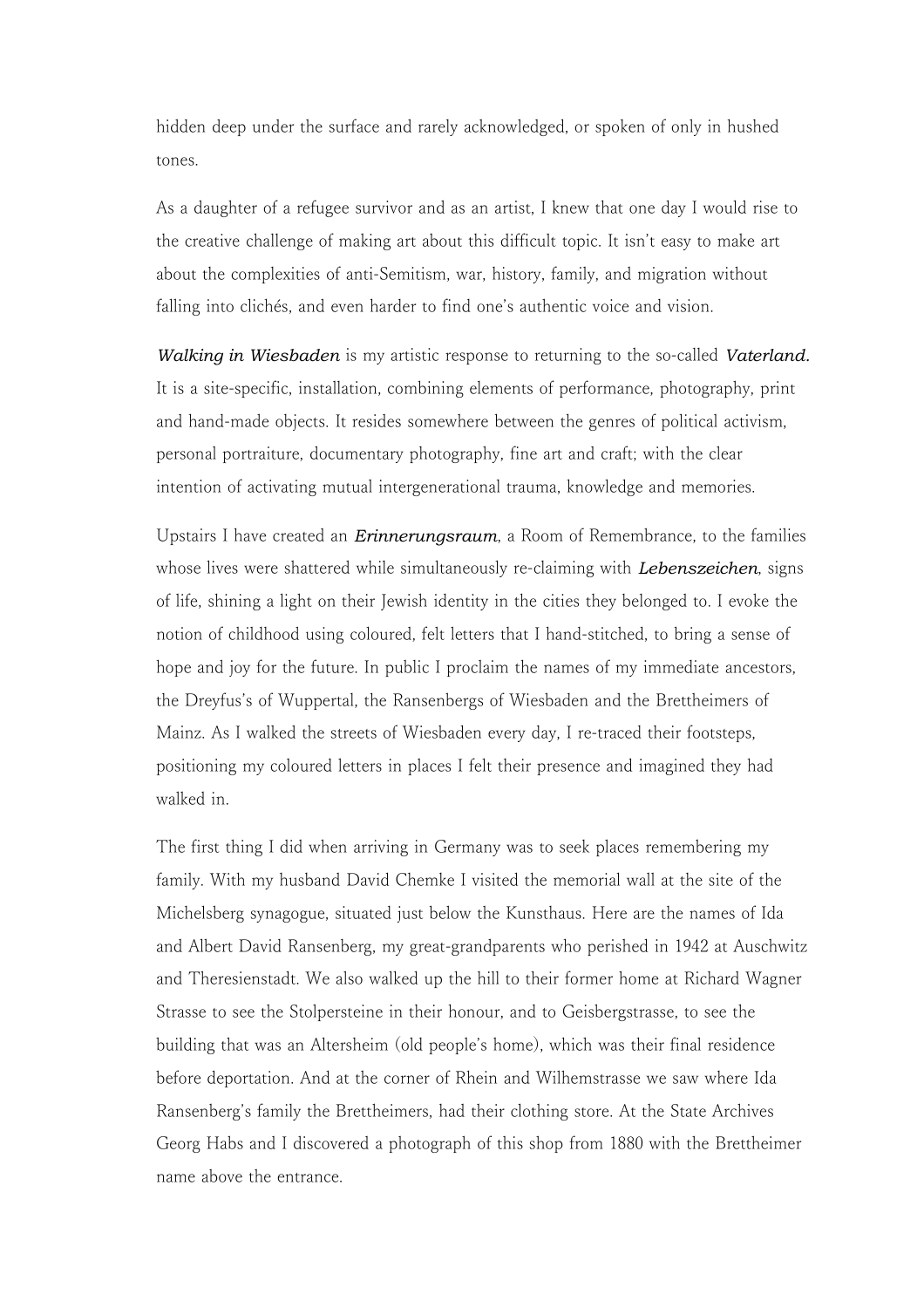I also found another precious piece of evidence of my family's life in Wiesbaden, one that no official records, photographs or books would have known about.

One Sunday afternoon in Wiesbaden, I walked up to Richard Wagner Strasse and rang the bell at number 30. An elderly gentleman, Dr Axel Schulz, answered and invited me into his home where I explained my connection to his house. I was delighted when he agreed to show me around the house so I could get a glimpse of its history. It's hard to describe my sense of excitement as we went through the entire house together - from the basement and cellar, to the garage and garden, first and second floors, and up to the attic. I photographed everything and was very pleased, yet there was something waiting for me in the attic that would bring me undone and make my heart leap. In a small empty room was an old wooden, bed base. Along one side there were hand-written words that seemed to give a code and an instruction:

## *RH 964. Von Berlin Lehrtr Bhf nach Elberfeld. 31.10.21*



I deduced, with Dr Schulz's agreement that the bed must have belonged to the Ransenbergs, who lived in Elberfeld before retiring to Wiesbaden. The bed was actually in the house when Dr Schulz bought it 37 years ago, along with the bed head,

sides and matching bedside table. I found this quite amazing, and very moving. In the following days I couldn't stop thinking about the discovery of the Ransenberg bed, wondering who might have slept there, been conceived there, played or even died there.

I realised that the bed was now part of my art project, and needed to be exhibited, not merely as a wonderful historical artefact, but as an affective, singular motif of the entire project, it signifies how the past can reach out to touch us in the present.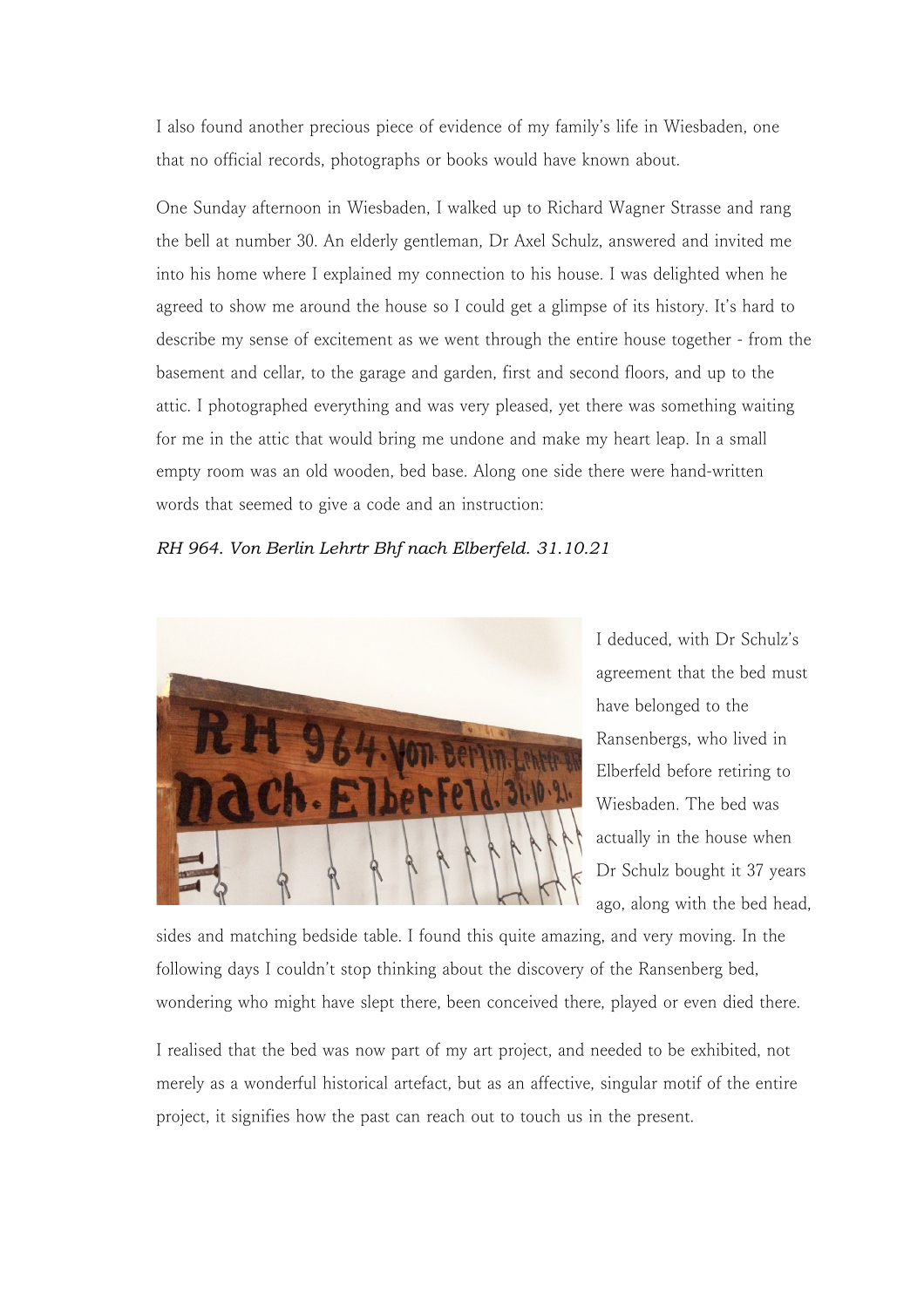When you climb the stairs to the *Erinnerungsraum* you will see the bed all broken up into pieces, like *Sperrmüll*. This acts as a potent symbol of the disrupted lives, the loss of home, safety and family, and the exile from one's land. The Ransenberg bed is on loan to the Aktives Museum for the duration of the exhibition, through the generosity and permission of Dr Schulz, who values it as much as I do. And I am very pleased that Dr Schulz is here tonight, as my guest of honour, thank you very much Dr Schulz.

There are a great many other people to thank who made enormous contributions through their skills, expertise and support to this exhibition and to my experience of living in Wiesbaden. Firstly, to the Kunstverein Bellevue-Saal, thank you for selecting my proposal and inviting me for the Residency. A huge thank you to Wolfgang Gemmer, the talented, generous and kind manager of the Kunsthaus, who supported me with equipment and moral support whilst living in the studio, and who has been the chief installer of this exhibition; transporting and assembling the bed with his assistant Darwal, and skilfully installing all the photographs in the museum. Thank you very much Wolfgang. I also thank Christina Wagner-Hübinger for her administrative assistance in the Kunsthaus, and the Cultural Office of the City of Wiesbaden for their ongoing support of visiting artists.

My very personal and special thanks go to the artist Karin Hoerler, a member of Bellevue-Saal Kunstverein, who showed great interest in my project from the outset, and generously gave her time, knowledge, energy, friendship and artistic eye to my photographs, at many stages of production, including here in the museum during the installation period; as well, she introduced me to the Kaiser Friedrich Therme, which is now my favourite place in Wiesbaden, and I will miss it very much when I return to Sydney next week.

The eminent Designer and Typographer Dr Albert Ernst is responsible for the beautiful invitation, poster and banner for the exhibition. He was a pleasure to work with and I thank him very much for everything he did for me.

I met so many wonderful people at the Aktives Museum and I would like to thank them all: Barbara Moser has been so helpful in the office, and the research group comprised of Inge Naumann-Göting, Elisabeth Lutz-Kopp, Gisela Kunze, Henning Clüver and Dr Joachim Pieperhoff enthusiastically shared their knowledge and wisdom, and made me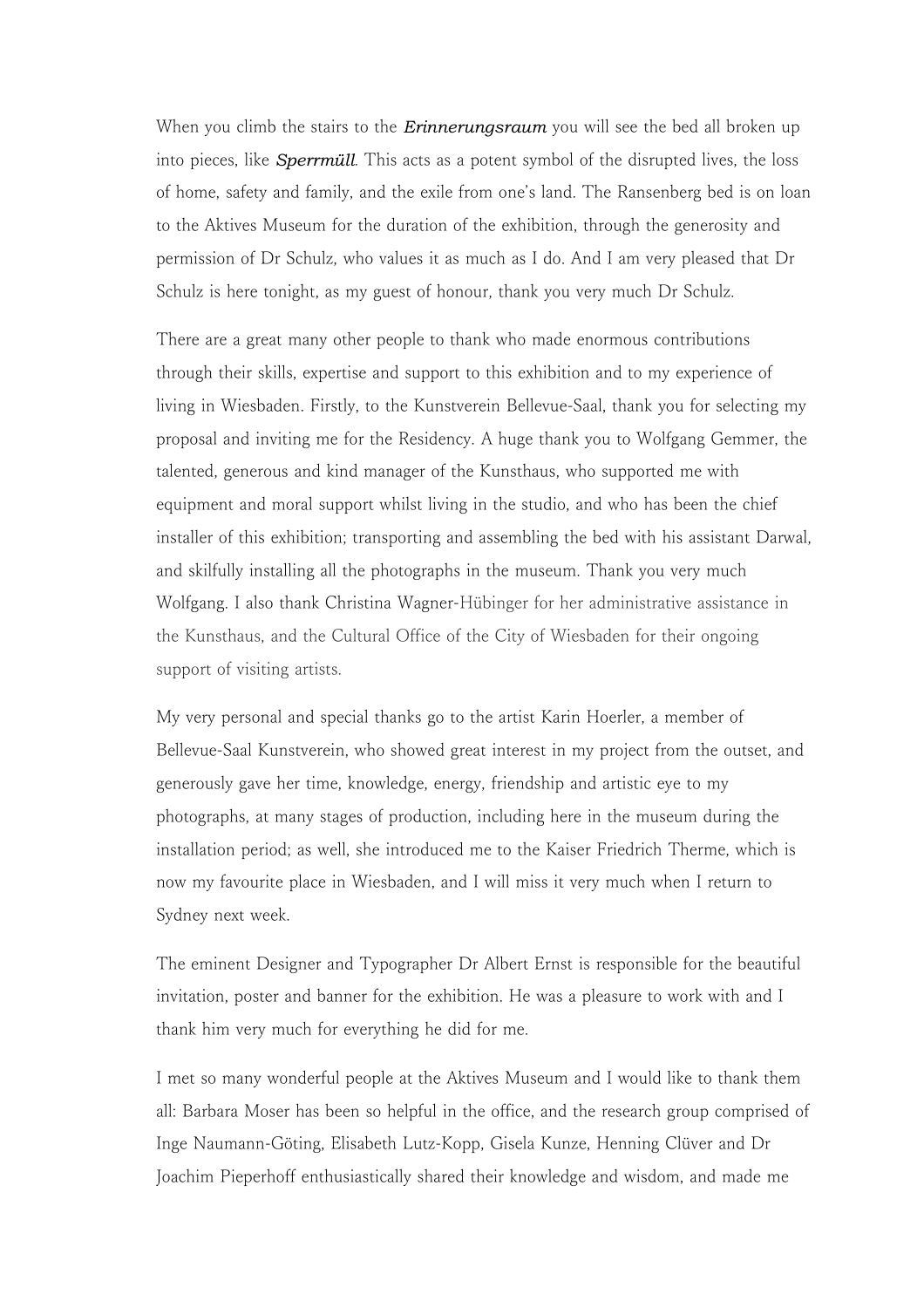very welcome in so many ways in Wiesbaden, including family meals, tours and allowing me to use their home for a photographic session.



My dear Uncle George Dreyfus is 87 years old and is the only member of this family still alive. He lives in Melbourne and before I came to Germany he gave me the names of his friends in Germany, who I contacted. All welcomed me with great warmth and interest. I met his colleague Dorothee Lottmann-Kaeseler and I thank her for her warm, generous and informative tours of Wiesbaden. I respect her

extensive knowledge of the current and past history of the city, including that of my family. I also thank Dr Manfred Bruston of Wuppertal, who shared his historical archives of my family and other Australian Jews of Wuppertal, and his wife, the wonderful artist Annalie Bruston for her hospitality. In Mainz, the eminent historian Dr Hedwig Bruchert introduced me to the city of my ancestors for which I am very grateful and say a huge thank you.

The beautiful photographs you see on the museum walls were expertly printed by Carsten Riffel of Picta, it was a pleasure to work with him to produce works of such a high standard, thank you very much Carsten. I also had excellent help with German translations along the way from Elisabeth, Gisela and for this speech, from Helga Lazar, thank you all.

In particular I am very grateful to Georg Habs for everything he has done to bring my exhibition to fruition at the Aktives Museum Spiegelgasse. In the build-up to opening night he worked tirelessly to ensure the professional delivery of this exhibition. We have developed a strong working relationship and understand each other's pedantic peculiarities very well. Thank you Georg, I couldn't have done this without you.